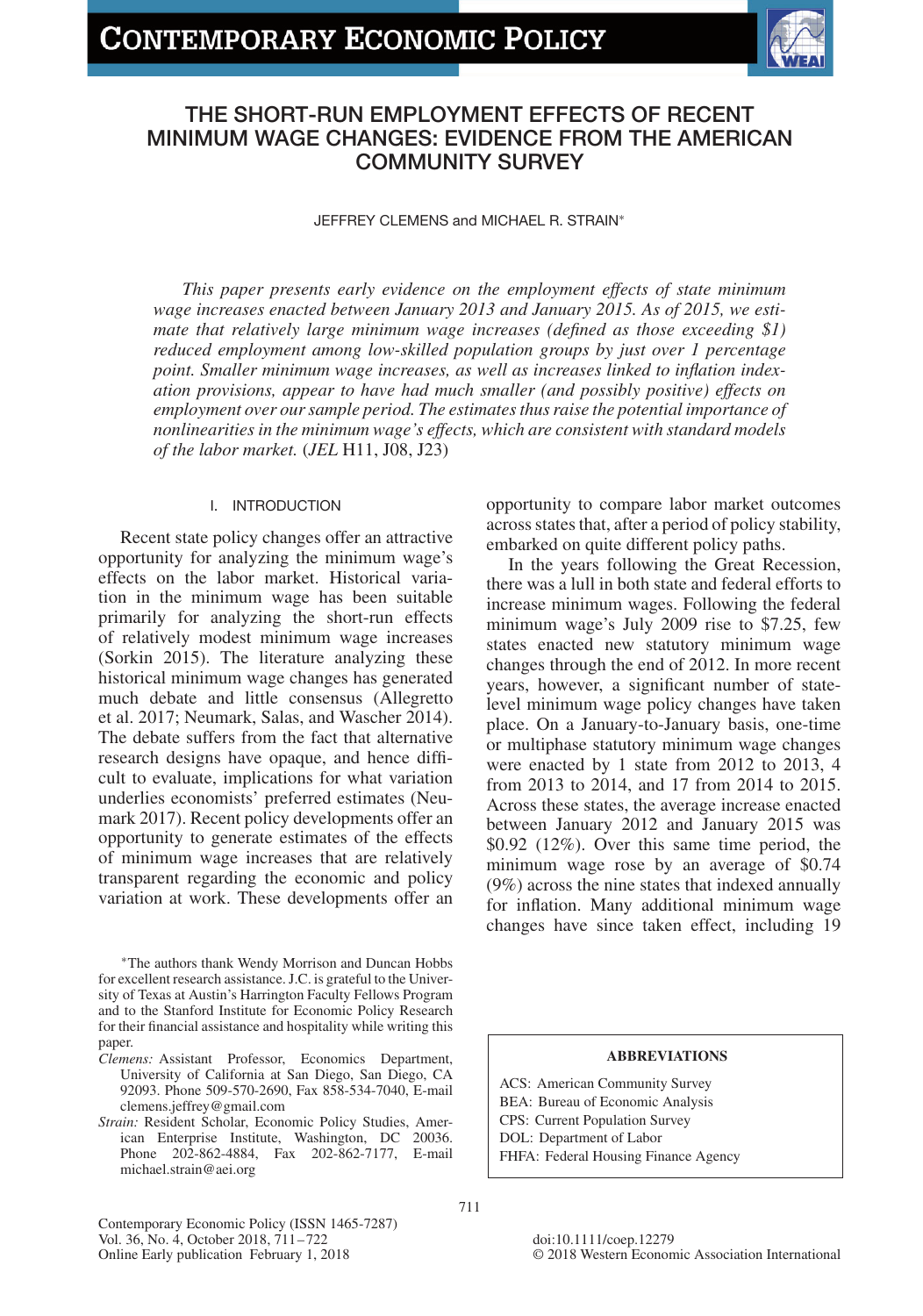state-level changes implemented in January 2017.[1](#page-1-0)

The policy environment described above offers an opportunity to conduct relatively transparent analyses using standard program evaluation methods. In that spirit, this paper uses the American Community Survey (ACS) to develop short-run estimates of the recent employment effects of minimum wage increases. In Sections II, III, and IV, we set the stage for our empirical analysis. Section II provides further background regarding the minimum wage changes we analyze. Section III discusses the primary data sources we utilize. Section IV then describes the regression specifications we implement.

Our analysis follows a standard differencein-differences strategy in which we compare employment changes in states that increased their minimum wage rates to employment changes in states that did not.[2](#page-1-1) The key threat to this research strategy is the possibility that broader economic factors affected employment in ways that differed across these groups of states. Within the difference-in-differences framework, we thus explore the sensitivity of our estimates to controlling directly for macroeconomic variables that proxy for several dimensions of economic activity. The controls we consider include aggregate income per capita, an index of median house prices, and employment among skill groups that are unlikely to be affected directly by the minimum wage. We further explore the timing of the employment changes we estimate to guard against potential biases associated with preexisting trends. We also augment our difference-in-differences approach with a triple-difference analysis in which we use relatively high-skilled individuals to construct "within-state control" groups.

Section V presents our short-run estimates of the effects of state minimum wage changes implemented between January 2013 and January 2015. Our overall reading of the evidence is that, through 2015, recent minimum wage increases have modestly held back employment among low-skilled population groups. Our best estimate is that minimum wage increases exceeding \$1 reduced employment by just over 1 percentage point among groups including teenagers, individuals ages 16–21, and individuals ages 16–25 with less than a completed high school education. By contrast, smaller minimum wage increases (including those linked to inflation indexation provisions) appear to have had much smaller (and possibly positive) effects on employment. The estimates thus point to the potential importance of nonlinearities in the minimum wage's effects. Further analyzing such nonlinearities will be important in coming years, as states' scheduled minimum wage increases significantly exceed historical increases. In a precommitment plan developed in a companion working paper (Clemens and Strain 2017), we set out a framework for pursuing this line of analysis over coming years.<sup>3</sup>

The estimates we present are divided in the extent to which they are distinguishable from zero at conventional statistical significance levels. Limitations in the estimates' precision thus make us reluctant to draw strong qualitative conclusions. As discussed in Section VI, the uncertainty underlying the estimates highlights the need for future analysis on longer-run effects.

## II. BACKGROUND ON STATE MINIMUM WAGE CHANGES BETWEEN 2011 AND 2015

Our analysis investigates the effects of state minimum wage changes enacted between January 2013 and January 2015. Table 1 shows our division of states into those that have been indexing their minimum wage rates to inflation, those that enacted small statutory minimum wage changes, and those that enacted statutory minimum wage changes totaling at least \$1 between January 2013 and January 2015. Using Department of Labor (DOL) data on states' prevailing minimum wage rates, we code eight states

<span id="page-1-0"></span><sup>1.</sup> Note that slightly different counts of states are obtained when making year-over-year rather than January-to-January comparisons. We classify the District of Columbia as a state for these tabulations. We do not include New Jersey in our list of "indexers" because it had not begun indexing its minimum wage rate for inflation until 2014.

<span id="page-1-1"></span><sup>2.</sup> Our strategy is similar to that employed in a recent analysis by Black et al. (2016). We analyze samples selected on the basis of age or both age and education, while Black et al. (2016) analyze industries that disproportionately employ low-skilled workers. Our analysis follows the mold of analyses including Sabia, Burkhauser, and Hansen (2012), Hoffman (2014), and Clemens and Wither (2014).

<span id="page-1-2"></span><sup>3.</sup> Because the companion paper and this paper describe and implement the same basic empirical research design, there is significant overlap in the text of the two papers. This is particularly true of their descriptions of states' minimum wage changes and of the regression specifications. The empirical analysis of the companion paper is conducted using the Current Population Survey, while the empirical analysis of this paper is conducted using the American Community Survey.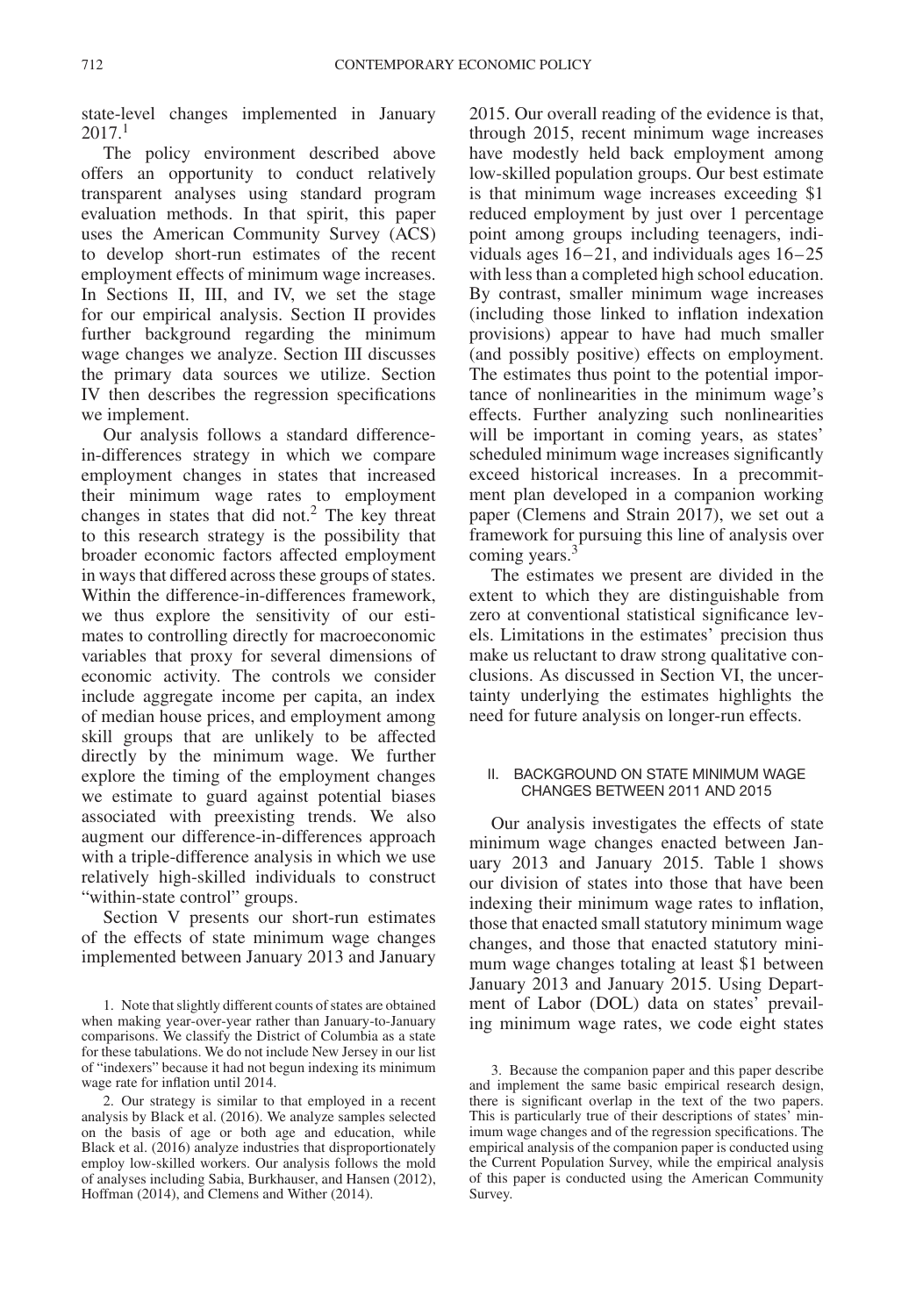**TABLE 1** List of States with Statutory Minimum Wage Increases and Inflation-Indexed Increases

| Statutory Increasers of \$1 | <b>Statutory Increasers</b> |
|-----------------------------|-----------------------------|
| or More                     | Under \$1                   |
| Alaska                      | Arkansas                    |
| California                  | Connecticut                 |
| District of Columbia        | Delaware                    |
| Massachusetts               | Hawaii                      |
|                             |                             |
| New Jersey                  | Maryland                    |
| New York                    | Michigan                    |
| Rhode Island                | Minnesota                   |
| South Dakota                | Nebraska                    |
|                             | West Virginia               |
| <b>Indexers</b>             |                             |
| Arizona                     |                             |
| Colorado                    |                             |
| Florida                     |                             |
| Missouri                    |                             |
| Montana                     |                             |
| Ohio                        |                             |
| Oregon                      |                             |
| Vermont                     |                             |
| Washington                  |                             |

*Notes*: Data on minimum wage indexing provisions come from the National Council of State Legislatures. The states labeled as Indexers link annual updates to their effective minimum wage rates to a measure of inflation. Data on minimum wage changes come from the U.S. DOL. States are counted as statutory increasers of under \$1 if the combined statutory increase in the minimum wage from January 2013 through January 2015 was under \$1. States are counted as statutory increasers of \$1 or more if the combined statutory increase in the minimum wage was \$1 or more.

as states that enacted minimum wage increases of \$1 or more, nine states as states that enacted minimum wage changes less than \$1, and nine states as states that have indexed their minimum wage rates to inflation since early in our analysis period. We assign each state to one of these three groups or to the control group.<sup>[4](#page-2-0)</sup> Table S1 in Appendix S1, Supporting Information itemizes the full set of statutory minimum wage changes we analyze, including information on the dates they were signed into law and the dates each change was enacted.

Figure 1 shows the time paths of the average effective minimum wages in the states to which we apply each designation. From January 2011 to January 2013, the figure shows that minimum wage changes were quite modest and were concentrated primarily among states

**FIGURE 1** Average Minimum Wage across Policy Regimes



*Notes*: This figure plots the average annual effective minimum wage for states in each of our four policy categories from January 2011 to January 2015. States are defined as statutory increasers under \$1 if the combined statutory increase in their minimum wage between January 2013 and January 2015 was under \$1. States are defined as statutory increasers of \$1 or more if the combined statutory increase in their minimum wage was \$1 or greater. Indexers are states that index their minimum wage to inflation. The effective minimum wage is defined as the maximum of the state and federal minimum wage. Data on minimum wage rates come from the U.S. DOL. Data on minimum wage policies come from the National Conference of State Legislatures. Averages are weighted by state population.

with inflation indexing provisions. Several states implemented nontrivial minimum wage changes between January 2013 and January 2014. Substantially more minimum wage raising activity took place between January 2014 and January 2015.

The timing of the minimum wage changes we analyze motivates the regression specifications we ultimately implement. Specifically, we estimate the minimum wage's effects from a base period including 2011, 2012, and 2013 through subsequent years. We interpret 2014 as a "transition" year during which modest increases were implemented and future changes were legislated. We interpret 2015 as the year during which this period's minimum wage changes took effect.

## III. DATA SOURCES

Our primary data source is the ACS, which is the largest publicly available household survey data set containing the information required for our analysis. Kromer and Howard (2011) provide detailed documentation of differences between the sampling procedures and employment questions posed in the ACS relative to the smaller

<span id="page-2-0"></span><sup>4.</sup> States' designations will increasingly overlap in future years. In 2014, for example, New Jersey introduced an inflation indexation provision. Several states with longstanding inflation indexation provisions (e.g., Washington and Oregon) have more recently joined the ranks of the states with statutory minimum wage changes.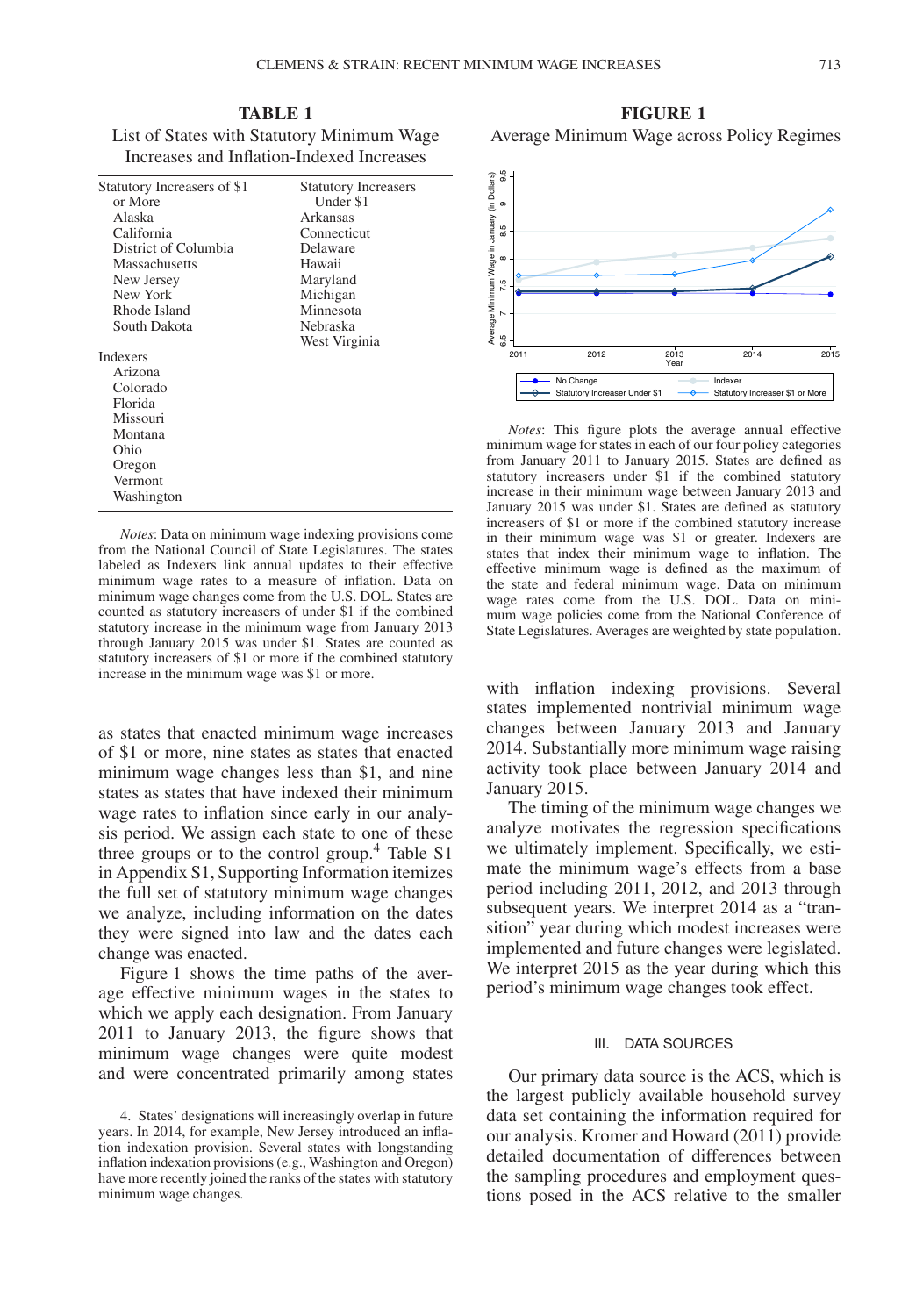and more commonly analyzed Current Population Survey (CPS). The sampling universes of the ACS and CPS differ in that the ACS includes individuals residing in institutionalized group quarters while the CPS does not. The inclusion of these individuals in our primary analysis samples does not materially affect our results. Respondents to both surveys answer questions describing their employment status over the course of a reference week. In the ACS, the reference week is the previous calendar week; in the CPS, the reference week is the week containing the 12th day of the month. Kromer and Howard (2011) document that improvements to the ACS's employment questions, first implemented in 2008, significantly improved the comparability of estimates generated using the two surveys. Over the time period we analyze (2011–2015), the employment rate for the noninstitutionalized population ages 16–64 averaged 68.3% in ACS data and 67.7% in CPS data.

We supplement the ACS with data on macroeconomic covariates that may be relevant as control variables. In the analysis presented below, we control for variations in the recovery of the housing market using a state-wide median house price index from the Federal Housing Finance Agency (FHFA). We similarly control for data on aggregate state income per capita from the Bureau of Economic Analysis (BEA). Finally, we account for variations in broader labor market developments by controlling for employment among skill groups that are not directly affected by the minimum wage.

Table 2 presents summary statistics on the primary ACS samples we analyze. The first sample, described in columns 1 and 2, consists of individuals ages 16–25 with less than a completed high school education. The second sample, which is described in columns 3 and 4, consists of all individuals ages 16–21. Columns 1 and 3 present summary statistics for the base period, namely 2011–2013, while columns 2 and 4 present summary statistics for the "post" period in our analysis, namely 2015.

Wage data from the Outgoing Rotation Group files of the CPS confirm that the skill groups we analyze have relatively high potential exposure to minimum wage changes. Specifically, we estimate the fraction of individuals in the skill groups we analyze whose wage rates in 2011–2013 were below their states' January 2015 minimum wage rates. Among individuals in states that increased their minimum wage rates, this applies to 15% of the population ages 16–21, 13% of

**TABLE 2** Sample Summary Statistics: ACS and Supplemental Data for 2011–2013 and 2015

| Years                | (1)                              | (2)     | (3)           | (4)     |  |  |
|----------------------|----------------------------------|---------|---------------|---------|--|--|
|                      | $2011 - 2013$                    | 2015    | $2011 - 2013$ | 2015    |  |  |
| <b>Skill Groups</b>  | Ages $16-25$ w/<br>< High School |         | Ages $16-21$  |         |  |  |
| Employment           | 0.225                            | 0.247   | 0.374         | 0.407   |  |  |
|                      | (0.417)                          | (0.431) | (0.484)       | (0.491) |  |  |
| Age                  | 17.90                            | 17.76   | 18.58         | 18.56   |  |  |
|                      | (2.444)                          | (2.371) | (1.704)       | (1.710) |  |  |
| <b>Black</b>         | 0.166                            | 0.158   | 0.153         | 0.148   |  |  |
|                      | (0.372)                          | (0.364) | (0.360)       | (0.355) |  |  |
| High school          | 0                                | 0       | 0.343         | 0.350   |  |  |
| degree               | (0)                              | (0)     | (0.475)       | (0.477) |  |  |
| Some college         | $\Omega$                         | 0       | 0.247         | 0.247   |  |  |
| education            | (0)                              | (0)     | (0.431)       | (0.431) |  |  |
| House price          | 326.9                            | 371.8   | 331.4         | 377.8   |  |  |
| index                | (100.5)                          | (114.1) | (102.2)       | (116.9) |  |  |
| Income per           | 43.48                            | 47.79   | 43.72         | 48.13   |  |  |
| capita               | (6.264)                          | (6.950) | (6.360)       | (7.087) |  |  |
| (1000s)<br>Effective | 7.531                            | 7.949   | 7.536         | 7.975   |  |  |
| minimum<br>wage      | (0.422)                          | (0.710) | (0.424)       | (0.719) |  |  |
| <b>Observations</b>  | 346,135                          | 107,821 | 774,438       | 248,962 |  |  |

*Notes*: This table reports summary statistics for our two sample groups. Columns 1 and 2 report averages and standard deviations (in parenthesis) of each of the variables for our subsample of low-skill individuals, defined as individuals ages 16–25 with less than a high school education. Columns 3 and 4 report averages and standard errors (in parenthesis) for our subsample of young adult individuals, defined as individuals ages 16–21. Entries for employment, age, race, and education summarize data from the ACS. The house price index variable uses data from the FHFA. The income per capita variable uses data from the BEA. The effective minimum wage variable uses data from the Bureau of Labor Statistics.

the teenage population, and 12% of the population ages 16–25 with less than a completed high school education. These population shares account for 44% of employed individuals ages 16–21, 53% of employed teenagers, and 55% of employed individuals ages 16–25 with less than a completed high school education.

The baseline employment rate for the sample of individuals with less than a completed high school education is 22.5%, while the baseline employment rate for the sample of all individuals ages 16–21 is 37.4%. Comparable employment figures from the CPS were 23.4 and 36.0%, respectively. The relevance of our analysis period's economic expansion is apparent in the employment increases, house price increases, and income growth that can be seen in Table 2. Employment rates among individuals in both skill groups expanded by between 2 and 3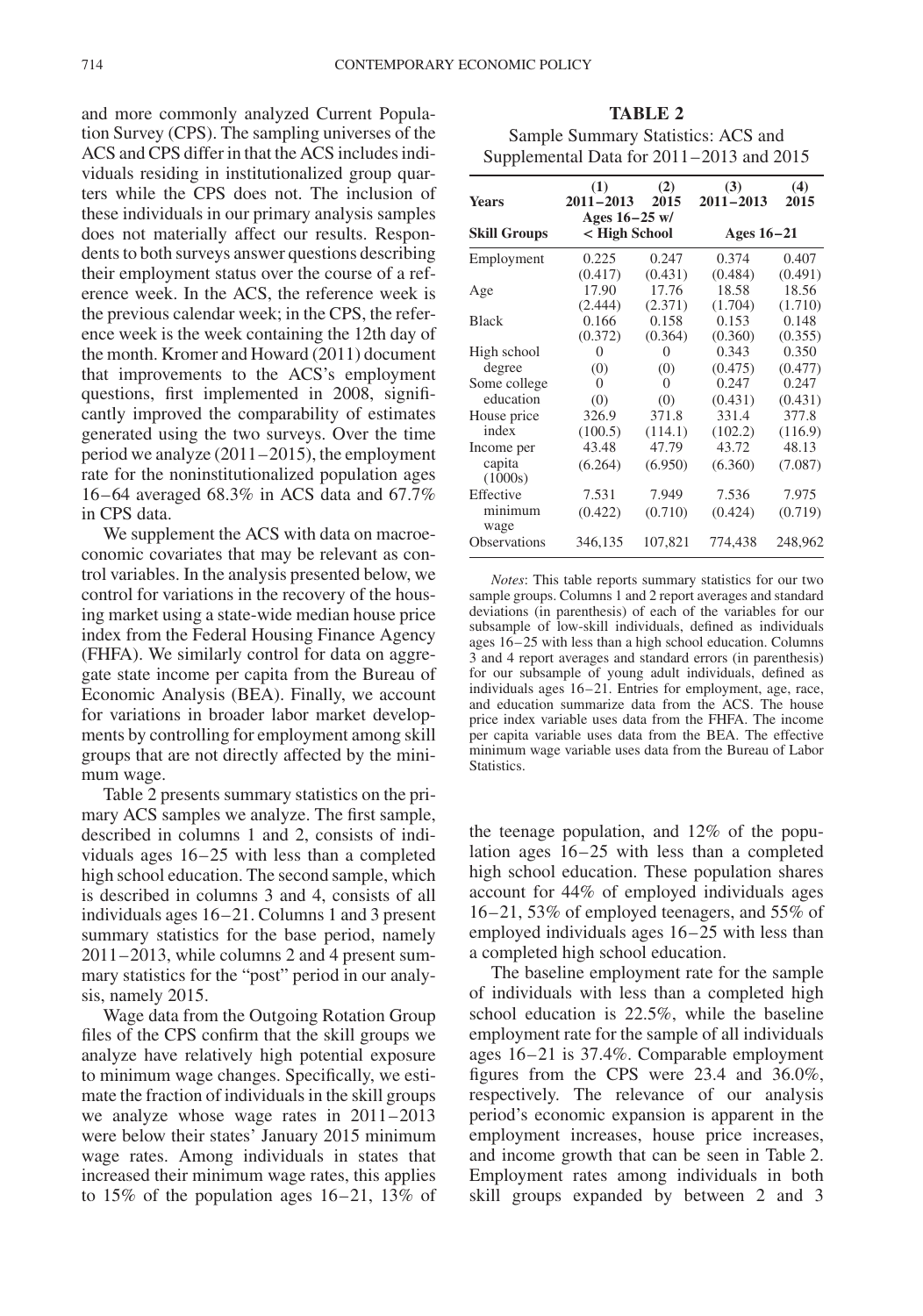## **FIGURE 2**

Evolution of Macroeconomic Covariates across Minimum Wage Policy Regimes



*Notes*: Panel A plots the average housing price index variable for each of our four policy categories from 2011 to 2015. Housing price index data come from the Federal Housing Finance Agency. Panel B plots average per-capita income for each of our four policy categories from 2011 to 2015. Data on average per-capita income come from the BEA. States are defined as statutory increasers under \$1 if the combined statutory increase in their minimum wage between January 2013 and January 2015 was under \$1. States are defined as statutory increasers of \$1 or more if the combined statutory increase in their minimum wage was \$1 or greater. Indexers are states that index their minimum wage to inflation. Averages are weighted by state population.

percentage points. Aggregate income per capita rose by around \$4,000 in nominal terms.

With respect to demographics, the average age of the individuals in the samples described in columns 1 and 2 is just under 18, while the average age of the individuals in the samples described in columns 3 and 4 is 18.5 years. Just over 15% of the individuals across our analysis samples are black. By construction, no individuals in the samples described in columns 1 and 2 have obtained a high school degree, while roughly one third of the individuals in the broader sample of young adults have done so.

Figure 2 presents time series on the median house price index (Panel A) and aggregate income (Panel B) separately across the policy regimes we analyze. That is, it presents these series separately for states that enacted large minimum wage increases, small minimum wage increases, inflation indexed wage increases, and no minimum wage increases. The figure, which we discuss momentarily, thus presents two series that are relevant for gauging differences in the macroeconomic conditions facing the groups of states we analyze. Figure 3 presents additional evidence on the evolution of employment among prime aged adults (Panel D) and among a group consisting of young individuals with high school degrees and individuals over age 30 with less than a completed high school degree (Panel C). The latter individuals thus have education and/or experience modestly beyond that obtained by most minimum wage workers. Additional tabulations of the data underlying Figures 2 and 3 can be found in Table 3.

The house price index reveals that the housing recovery was quite strong in states that enacted minimum wage increases exceeding \$1. Median house prices rose by roughly 20% in this group of states from the 2011–2013 base period through 2015. They also rose by roughly 20% in states that index their minimum wage rates for inflation. Across states that either did not increase their minimum wage rates or that enacted small minimum wage increases, median house prices rose by an average of roughly 10%. The BEA's income data show that per capita incomes grew roughly \$2,000 more in states that enacted minimum wage changes exceeding \$1 than in all other groups of states. Macroeconomic conditions thus appear to have improved to a greater degree in states that enacted large minimum wage changes than in other states.

The employment series similarly suggests that economic conditions were moderately stronger in states that enacted minimum wage increases relative to other states. Prime age employment, for example, grew by an average of 2.3 percentage points in states that either enacted minimum wage changes exceeding \$1 or that index their minimum wage rates for inflation. Across states that enacted no minimum wage increases, prime age employment increased by a more modest average of 1.6 percentage points.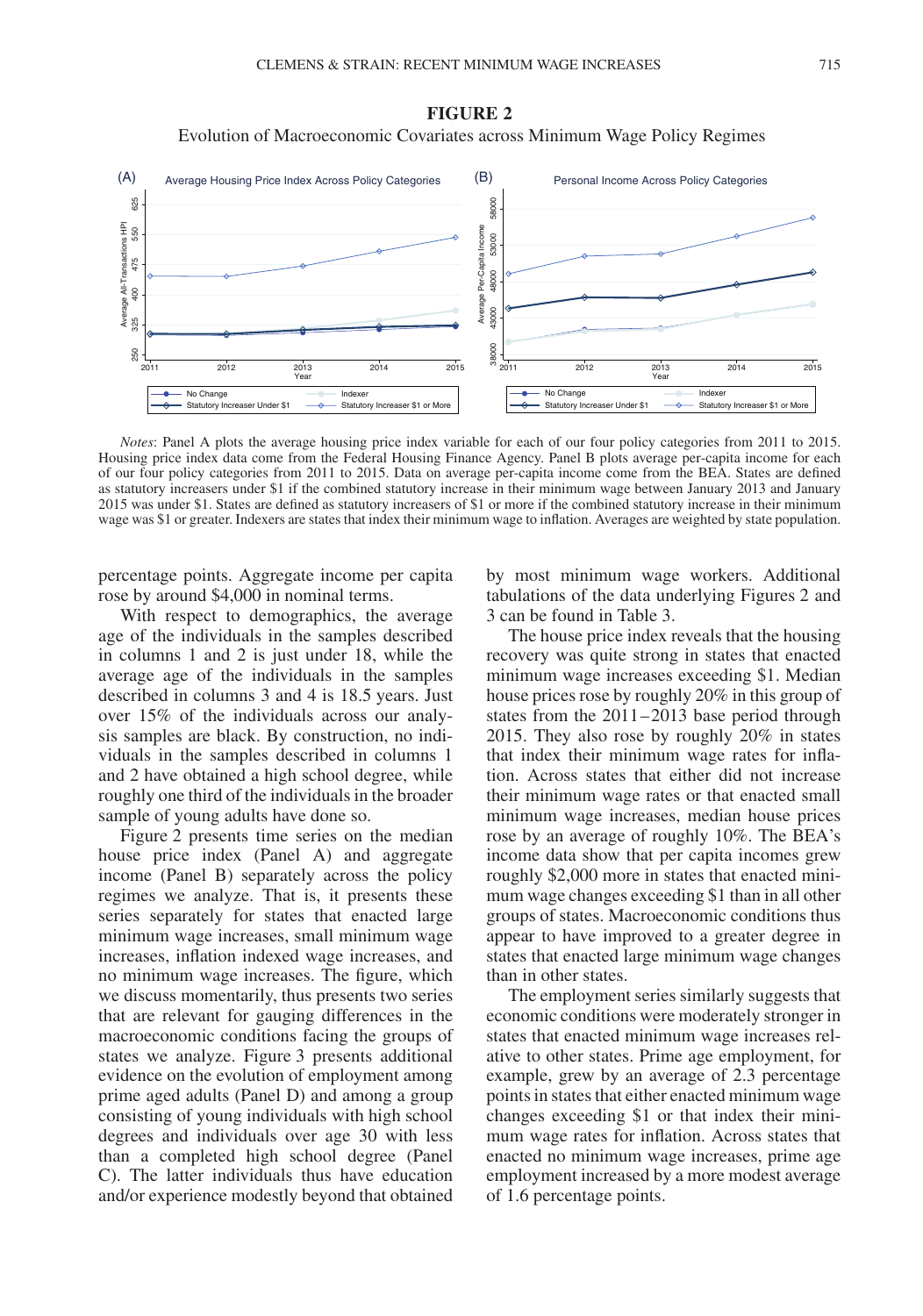



*Notes*: This figure plots average annual employment rates for each of our four policy groups, broken out across four subsamples, from 2011 to 2015. Panel A plots employment rates for least-skilled individuals, defined as individuals ages 16–25 without a completed high school education. Panel B plots employment rates for young adults, defined as individuals ages 16–21. Panel C plots employment rates for mid-skill individuals, defined as individuals ages 22–30 years old with a high school degree and high school dropouts between the ages of 30 and 65. Panel D plots employment rates for prime age individuals, defined as individuals between the ages of 26 and 54. Employment data come from the ACS. States are defined as statutory increasers under \$1 if the combined statutory increase in their minimum wage between January 2013 and January 2015 was under \$1. States are defined as statutory increasers of \$1 or more if the combined statutory increase in their minimum wage was \$1 or greater. Indexers are states that index their minimum wage to inflation. Averages are weighted by state population.

The remaining panels of Figure 3 display employment trends among the skill groups in our primary analysis samples. As summarized in Table 3, employment among individuals ages 16–25 with less than a completed high school education expanded 1 percentage point less in states that enacted minimum wage changes exceeding \$1 than in states that enacted no minimum wage increase. A similar pattern emerges in employment among all individuals ages 16–21. Comparisons involving states that enacted either small increases or inflation indexed increases are qualitatively different. Most notably, employment among individuals ages 16–25 with less than a completed high

school education grew faster in these states than in states that enacted no increases. This fact pattern foreshadows our eventual conclusion that large minimum wage increases had negative employment effects while small minimum wage increases had modest and potentially positive employment effects over the time period under analysis.

## IV. FRAMEWORK FOR ESTIMATING THE EFFECTS OF RECENT MINIMUM WAGE CHANGES

This section presents our regression framework for estimating the effects of recent minimum wage increases. We take a standard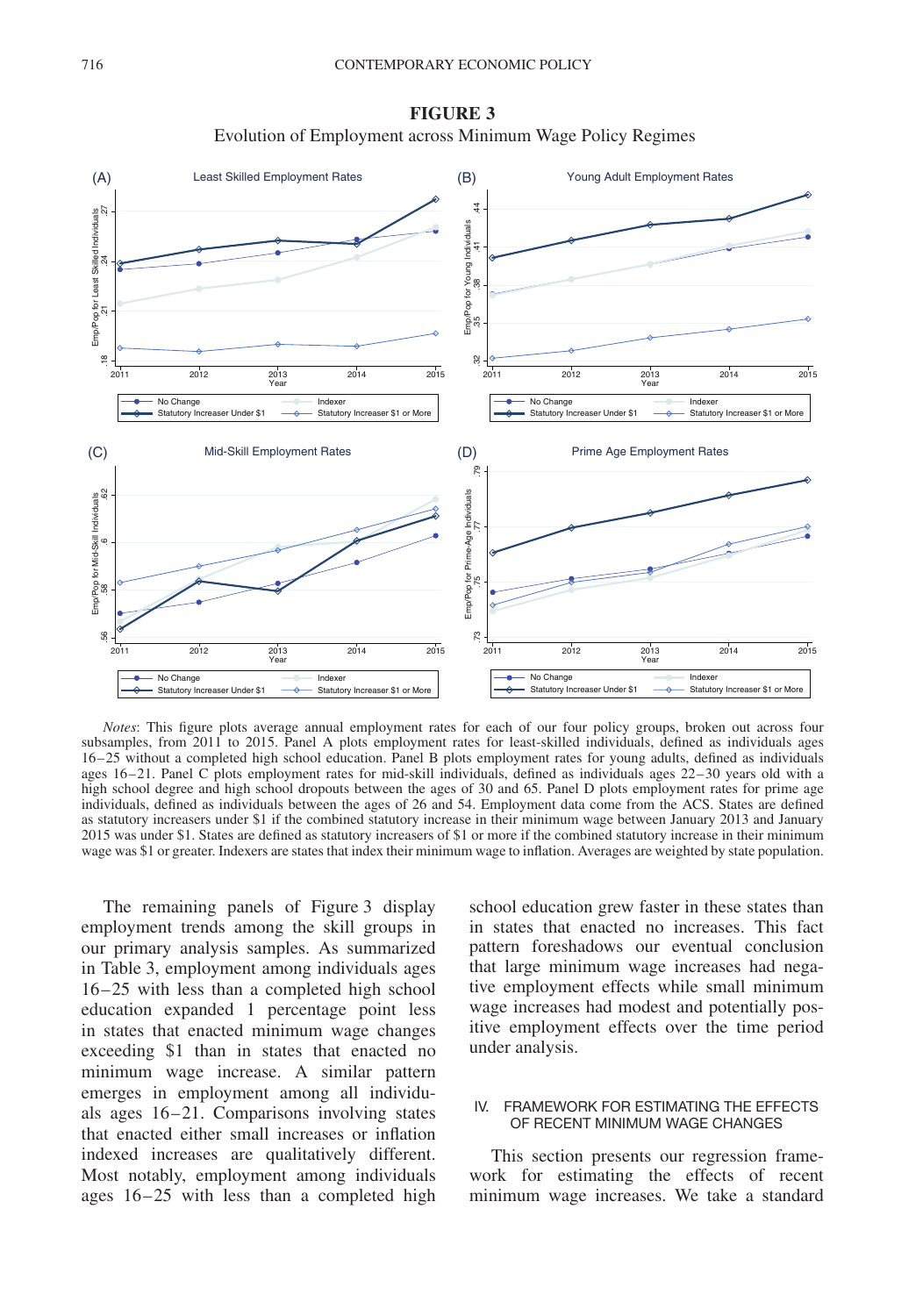**TABLE 3** Unadjusted Differences across Minimum Wage Policy Regimes

|                                | (1)<br>$2011 - 2013$ | (2)<br>2015 | (3)<br><b>Change</b> | (4)<br><b>Change</b><br><b>Relative to</b><br><b>Nonincreasers</b> |
|--------------------------------|----------------------|-------------|----------------------|--------------------------------------------------------------------|
| Young Adult Employment         |                      |             |                      |                                                                    |
| <b>Nonincreasers</b>           | 0.385                | 0.418       | 0.033                |                                                                    |
| <b>Indexers</b>                | 0.384                | 0.422       | 0.038                | 0.005                                                              |
| Increase $<$ \$1               | 0.415                | 0.451       | 0.036                | 0.003                                                              |
| Increase $\geq$ \$1            | 0.330                | 0.353       | 0.023                | $-0.010$                                                           |
| Low-skilled employment         |                      |             |                      |                                                                    |
| Nonincreasers                  | 0.239                | 0.258       | 0.019                |                                                                    |
| <b>Indexers</b>                | 0.222                | 0.261       | 0.039                | 0.020                                                              |
| Increase $<$ \$1               | 0.246                | 0.277       | 0.031                | 0.012                                                              |
| Increase $\geq$ \$1            | 0.188                | 0.197       | 0.009                | $-0.010$                                                           |
| Prime-aged employment          |                      |             |                      |                                                                    |
| Nonincreasers                  | 0.751                | 0.767       | 0.016                |                                                                    |
| Indexers                       | 0.746                | 0.769       | 0.023                | 0.007                                                              |
| Increase $<$ \$1               | 0.768                | 0.787       | 0.019                | 0.003                                                              |
| Increase $>$ \$1               | 0.748                | 0.770       | 0.022                | 0.006                                                              |
| Mid-skill employment           |                      |             |                      |                                                                    |
| Nonincreasers                  | 0.576                | 0.603       | 0.027                |                                                                    |
| <b>Indexers</b>                | 0.583                | 0.618       | 0.035                | 0.008                                                              |
| Increase $<$ \$1               | 0.576                | 0.611       | 0.035                | 0.008                                                              |
| Increase $\geq$ \$1            | 0.590                | 0.614       | 0.024                | $-0.003$                                                           |
| House price index              |                      |             |                      |                                                                    |
| Nonincreasers                  | 274.5                | 304.1       | 29.6                 |                                                                    |
| Indexers                       | 291.3                | 351.1       | 59.8                 | 30.2                                                               |
| Increase $<$ \$1               | 303.0                | 335.4       | 32.4                 | 2.8                                                                |
| Increase $\geq$ \$1            | 457.2                | 546.4       | 89.2                 | 59.6                                                               |
| Income per capita $(\$1,000s)$ |                      |             |                      |                                                                    |
| Nonincreasers                  | 40.64                | 44.63       | 4.0                  |                                                                    |
| Indexers                       | 40.68                | 44.76       | 4.1                  | 0.0                                                                |
| Increase $<$ \$1               | 44.52                | 48.48       | 4.0                  | $-0.1$                                                             |
| Increase $\geq$ \$1            | 50.10                | 56.14       | 6.0                  | 2.0                                                                |

*Notes*: This table reports employment rates for each our of our four policy groups (non-increasers, indexers, increase *<*\$1, and increase ≥\$1) broken out across four types of individuals: young adults, lowskill, prime-age, and mid-skill. Young adults are defined as individuals ages 16–21. Low-skill adults are those ages 16–25 without a completed high school education. Prime age adults are defined as individuals between the ages of 26 and 54. Mid-skill individuals are those ages 22–30 years old with a high school degree, or high school dropouts between the ages of 30 and 65. This table also reports mean values of economic control variables (house price index and income per capita) for each of our four policy groups. The employment variables are constructed using ACS data, the income per capita variable uses BEA data, and the house price index variable uses FHFA data. Data sources are more fully described in the note to Table 2. Column 1 reports the average value between 2011 and 2013 for each row, column 2 reports the 2015 average, and column 3 reports the difference between the two. Column 4 reports the change in the average value for each row relative to the relevant nonincreaser value. Averages are weighted by state population.

program evaluation approach in which we divide states into groups based on the policy changes they have implemented over this time period. We then estimate standard difference-indifferences specifications to identify differential changes in employment among low-skilled individuals across groups of states. The basic structure of the analysis is quite similar to that employed in Sabia, Burkhauser, and Hansen (2012), Hoffman (2014), and Clemens and Wither (2014).

Our basic difference-in-differences specification is presented in Equation (1) below:

$$
(1)
$$

$$
Y_{i,s,t} = \sum_{p(t)\neq 0} \beta_{p(t)}_{i}Policy_s \times Post_{p(t)} + \alpha_{1s} State_s
$$

$$
+ \alpha_{2t} Time_t + X_{i,s,t} \gamma + \varepsilon_{i,s,t},
$$

where  $Y_{i, s, t}$  is a binary indicator of the employment of individual *i*, living in state *s*, in year *t*. We estimate Equation (1) on samples restricted to the population groups most likely to be affected by the minimum wage. These groups consist of young adults (individuals ages 16–21), teenagers, and individuals ages 16–25 with less than a completed high school education.

Like any standard difference-in-differences specification, Equation (1) controls for sets of state and time fixed effects. The vector *X* contains sets of control variables that vary across the specifications we estimate. In various specifications, it contains the median house price index, the log of aggregate personal income per capita, the employment rate among individuals with moderately higher skill levels than the individuals in the analysis sample, and individual-level demographic characteristics.

We use *Policy*, to represent binary indicators for whether a state fits into a given policy group. As discussed above, we differentiate between states that increased their minimum wage rates due to inflation indexing provisions, states that enacted statutory increases totaling less than \$1, and states that enacted statutory increases totaling \$1 or more.

The coefficients of interest are the  $\beta_{p(t)}$  on the interaction between *Policy<sub>s</sub>* and *Post<sub>p</sub>* $(t)$ . For the analysis presented below,  $Post_{p(t)}$  is a single indicator for observations that occur in 2015. Because we treat 2014 as a transition year, and thus exclude it from the sample, the coefficient  $\beta_{p(t)}$  describes differential changes in employment from a base period consisting of 2011, 2012, and 2013 through 2015.

The coefficient  $\beta_{p(t)}$  is an estimate of the causal effect of states' minimum wage policy changes under standard, but nontrivial, assumptions. The key assumption is that employment among lowskilled groups would, in the absence of the minimum wage changes we analyze, have evolved similarly across the various groups of states. We investigate threats to this assumption in several ways. First, we investigate the robustness of our estimates to changes in the variables used to control for variations in economic conditions. That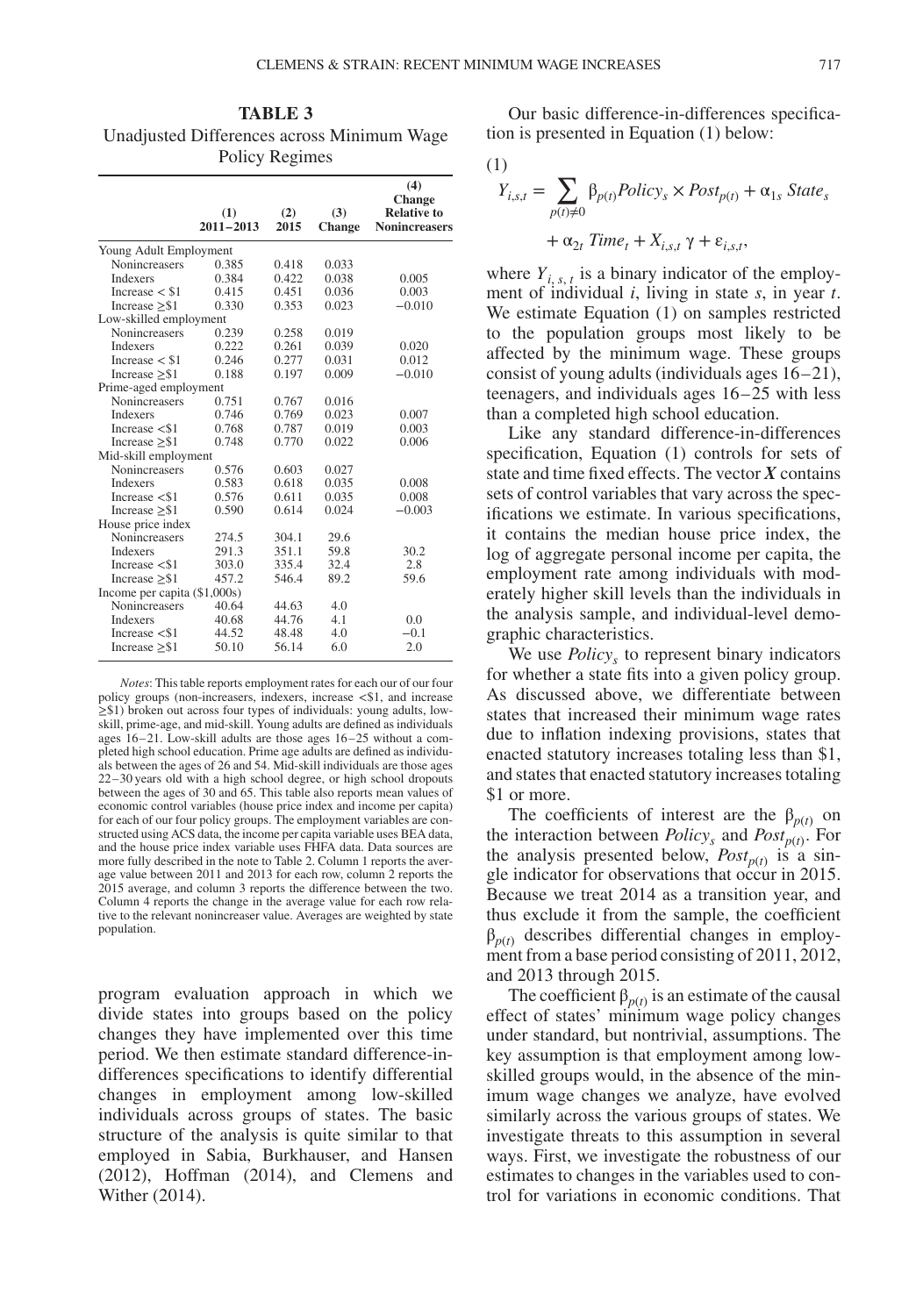is, we examine whether our estimates are robust to including no such controls, to controlling for the housing market's evolution, to controlling for the log of per capita income, and to controlling for changes in employment among individuals in moderately higher skill groups. Second, we estimate a triple-difference extension of Equation (1). Third, we more flexibly probe the dynamics of the employment changes we estimate to guard against potential biases associated with preexisting trends. The results of the latter two exercises are reported in Appendix S1.

### V. REGRESSION ESTIMATES OF RECENT MINIMUM WAGE CHANGES' EFFECTS

This section presents our estimates of the short-run effects of minimum wage changes implemented between January 2013 and January 2015 on employment among individuals ages 16–21, among teenagers, and among individuals ages 16–25 with less than a completed high school education. We present the estimates in Tables 4–6.

Table 4 presents estimates of Equation (1)'s difference-in-differences model on the sample described in columns 1 and 2 of Table 2, which consists of individuals ages 16–25 with less than a completed high school education. For states that enacted minimum wage increases exceeding \$1, the estimates range between  $-1.0$  and  $-1.4$ percentage points, but are in no cases statistically distinguishable from zero at even the 10% level. The estimates associated with smaller minimum wage increases are of similar magnitude, but opposite sign. The evidence thus points to the potential importance of nonlinearities in the minimum wage's effects.

Estimates from Table 4 reveal that employment among individuals ages 16–25 with less than a completed high school education increased by around 2 percentage points more in states that index their minimum wage rates for inflation than in states that enacted no minimum wage changes over this time period. The evidence is thus suggestive that the employment consequences of forecastable minimum wage increases differ from those of one-time or multiphase statutory minimum wage changes. As highlighted by Strain and Brummund (2016), any negative employment effects of indexation provisions may be concentrated over the years immediately following their implementation. The responses of forwardlooking firms should not be expected to coincide with each year's modest and forecastable infla-tion adjustment.<sup>[5](#page-7-0)</sup>

Table 5 presents estimates on samples that consist of all individuals between the ages of 16 and 21. On this group, the estimated effects of minimum wage increases exceeding \$1 range from  $-1.0$  to  $-1.9$  percentage points. The point estimate is largest in the specification that incorporates the most expansive set of controls for variations in macroeconomic conditions and demographic characteristics. In that specification, the point estimate is statistically distinguishable from zero at the 5% level. Table 6 presents comparable estimates on samples restricted to teenagers. The estimates are essentially the same as those in Table 5. By way of comparison with Table 4, the estimated effects of small and/or inflation indexed minimum wage changes are uniformly less positive; they range from 0 to 0.7 percentage point across specifications. Like the evidence in Table 4, the evidence in Tables 5 and 6 thus support the hypothesis that there are nonlinearities in the effects of this period's minimum wage increases.

We formally test for differences in the effects we estimate across policy groups by conducting standard *F*-tests for the equality of the coefficients within each specification. Across the specifications in Tables 4–6, equality of the coefficients associated with large increases and inflation indexed increases is regularly rejected at the *p<*.05 level. Equality of the coefficients associated with large increases and small increases is sometimes above and sometimes below the boundary of significance at the *p<*.10 level. We further test for nonlinearities by replacing our policy indicator variables with linear and squared terms in the size of each state's minimum wage change (results not reported). Taken together, the coefficients on these terms tend to imply modestly positive employment effects of minimum wage changes less than \$1 and negative employment effects of minimum wage changes exceeding \$1.

In Tables 4–6, the predictive power of the macroeconomic covariates is less pronounced than we anticipated. Controlling for these covariates tends to have modest implications for

<span id="page-7-0"></span><sup>5.</sup> Dynamic considerations of this sort are consistent with recent insights from work by Sorkin (2015) and Aaronson et al. (2017). These authors emphasize that some of the minimum wage's effects will arise through the forward-looking choices of new firms, which must make decisions regarding their production technologies' mix of low-skilled labor, highskilled labor, and capital.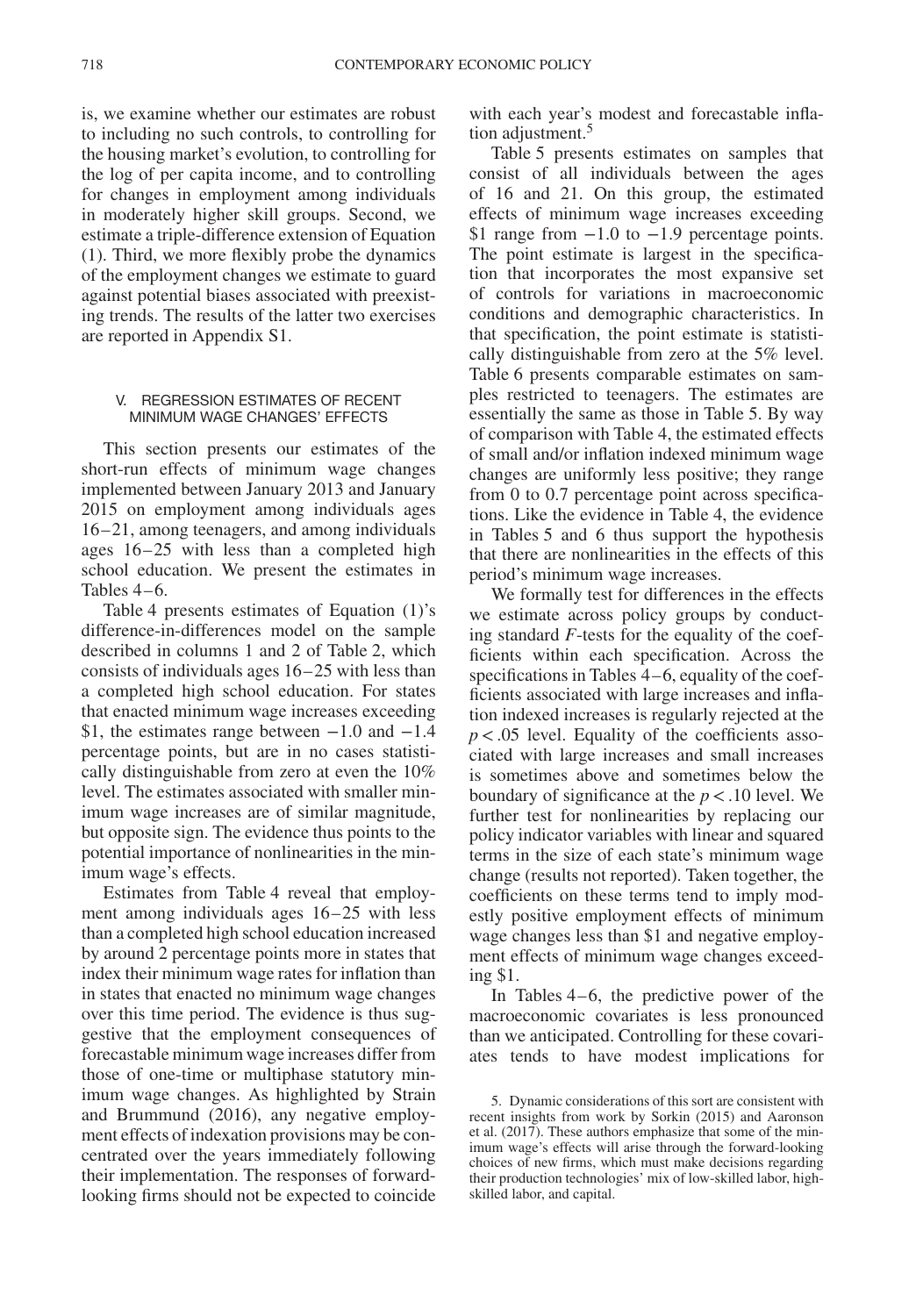| $\frac{1}{2}$                                  |                |            |                |                |            |            |  |  |
|------------------------------------------------|----------------|------------|----------------|----------------|------------|------------|--|--|
|                                                | (1)            | (2)        | (3)            | (4)            | (5)        | (6)        |  |  |
| Large statutory increaser $\times$ post        | $-0.0106$      | $-0.0137$  | $-0.0104$      | $-0.0105$      | $-0.0098$  | $-0.0118$  |  |  |
|                                                | (0.008)        | (0.008)    | (0.011)        | (0.007)        | (0.007)    | (0.009)    |  |  |
| Small statutory increaser $\times$ post        | 0.0113         | 0.0123     | 0.0113         | 0.0108         | 0.0091     | 0.0094     |  |  |
|                                                | (0.013)        | (0.012)    | (0.013)        | (0.012)        | (0.012)    | (0.010)    |  |  |
| Indexer $\times$ post                          | $0.0203**$     | $0.0199**$ | $0.0204**$     | $0.0180**$     | $0.0161**$ | $0.0137*$  |  |  |
|                                                | (0.008)        | (0.009)    | (0.009)        | (0.008)        | (0.008)    | (0.008)    |  |  |
| Ln(income per capita)                          |                | 0.1477     |                |                |            | 0.1223     |  |  |
|                                                |                | (0.101)    |                |                |            | (0.099)    |  |  |
| Housing price index divided by 1,000           |                |            | $-0.0044$      |                |            | $-0.0072$  |  |  |
|                                                |                |            | (0.086)        |                |            | (0.087)    |  |  |
| State mid-skill employment-to-population ratio |                |            |                | $0.2521**$     |            | $0.2443**$ |  |  |
|                                                |                |            |                | (0.125)        |            | (0.121)    |  |  |
| Age and education controls                     | N <sub>0</sub> | No.        | N <sub>o</sub> | N <sub>0</sub> | Yes        | Yes        |  |  |
| <b>Observations</b>                            | 453,956        | 453,956    | 453.956        | 453,956        | 453,956    | 453,956    |  |  |
| $R^2$                                          | .015           | .015       | .015           | .015           | .101       | .102       |  |  |

## **TABLE 4** Relationship between Minimum Wage Increases and Employment of Individuals 25 and under with Less than a High School Education (D-in-D Estimates)

*Notes*: This table reports difference-in-differences estimates for which the policy indicator variables distinguish between states in which the minimum wage was increased by less than \$1 and states that increased their minimum wage by \$1 or more. The sample is from the ACS and includes individuals ages 25 and younger with less than a completed high school education. Variable definitions and sources are discussed in the note to Table 2 (and in the paper). All specifications include year and state fixed effects. Age and education controls consist of a dummy variable for each education group and age (included in columns 5 and 6 as indicated within the table). Standard errors are clustered at the state level.

 $**p* < .1; ***p* < .05; ****p* < .01.$ 

## **TABLE 5**

## Relationship between Minimum Wage Increases and Employment of Individuals Ages 16–21 (Difference-in-Difference Estimates)

|                                                | (1)            | (2)       | (3)            | (4)            | (5)       | (6)         |
|------------------------------------------------|----------------|-----------|----------------|----------------|-----------|-------------|
| Statutory increaser large $\times$ post        | $-0.0098$      | $-0.0124$ | $-0.0150*$     | $-0.0097$      | $-0.0123$ | $-0.0186**$ |
|                                                | (0.007)        | (0.007)   | (0.008)        | (0.007)        | (0.008)   | (0.009)     |
| Statutory increaser small $\times$ post        | 0.0028         | 0.0036    | 0.0026         | 0.0027         | 0.0032    | 0.0033      |
|                                                | (0.011)        | (0.010)   | (0.010)        | (0.010)        | (0.011)   | (0.010)     |
| Indexer $\times$ post                          | 0.0048         | 0.0045    | 0.0020         | 0.0042         | 0.0064    | 0.0030      |
|                                                | (0.005)        | (0.005)   | (0.006)        | (0.005)        | (0.005)   | (0.006)     |
| Ln(income per capita)                          |                | $0.1224*$ |                |                |           | 0.0699      |
|                                                |                | (0.069)   |                |                |           | (0.071)     |
| Housing price index divided by 1,000           |                |           | 0.0969         |                |           | 0.0884      |
|                                                |                |           | (0.067)        |                |           | (0.071)     |
| State mid-skill employment-to-population ratio |                |           |                | 0.0800         |           | 0.0728      |
|                                                |                |           |                | (0.092)        |           | (0.080)     |
| Age and education controls                     | N <sub>0</sub> | No.       | N <sub>0</sub> | N <sub>o</sub> | Yes       | Yes         |
| <b>Observations</b>                            | 1,023,400      | 1,023,400 | 1,023,400      | 1,023,400      | 1,023,400 | 1,023,400   |
| $R^2$                                          | .014           | .014      | .014           | .014           | .146      | .146        |

*Notes*: This table reports difference-in-differences estimates for which the policy indicator variables distinguish between states in which the minimum wage was increased by less than \$1 and states that increased their minimum wage by \$1 or more. The sample is from the ACS and includes all individuals ages 16–21. Variable definitions and sources are discussed in the note to Table 2 (and in the paper). All specifications include year and state fixed effects. Age and education controls consist of a dummy variable for each education group and age (included in columns 5 and 6 as indicated within the table). Standard errors are clustered at the state level.

 $**p* < .1; ***p* < .05; ****p* < .01.$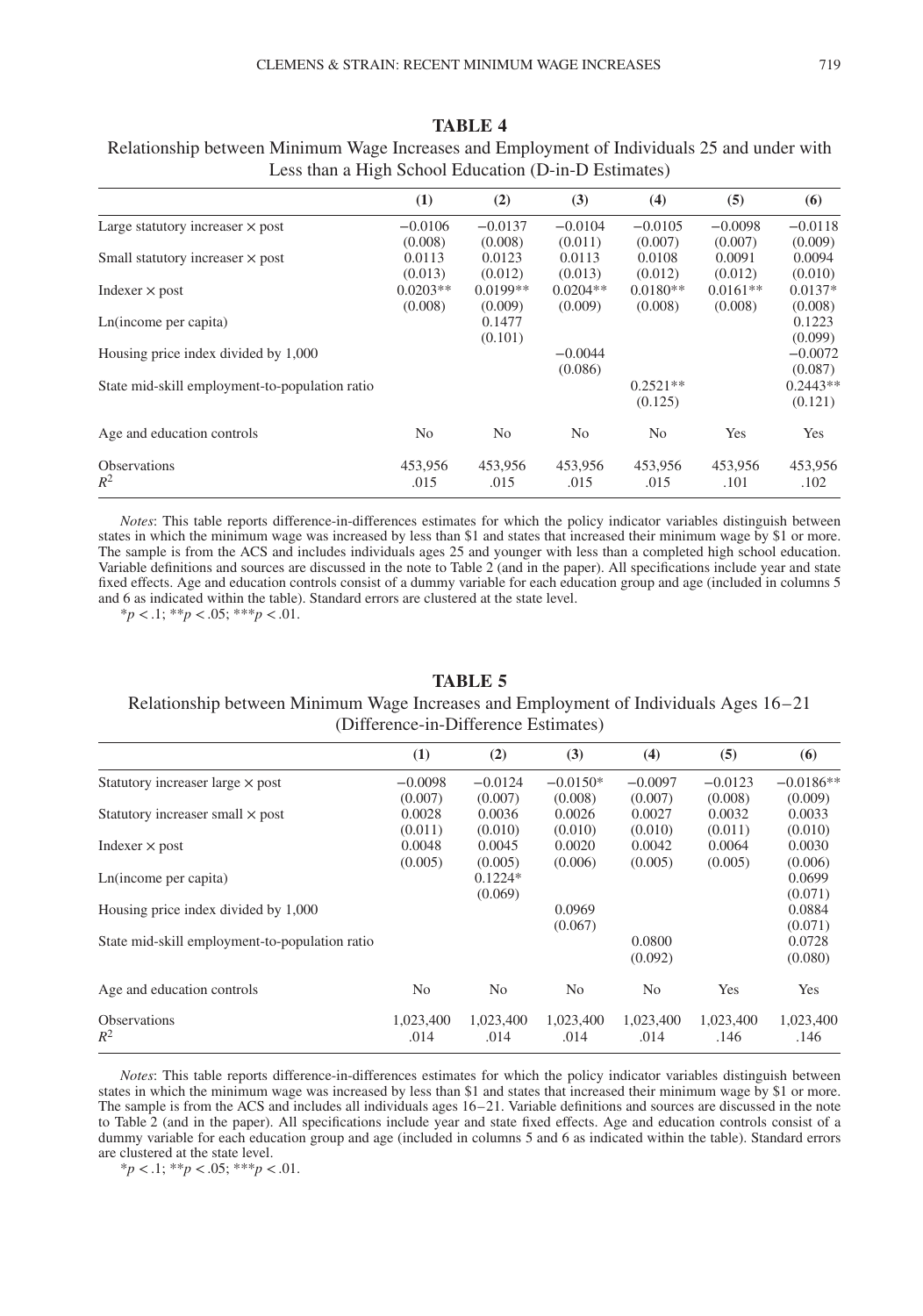|                                                | (1)            | (2)            | (3)            | (4)       | (5)       | (6)        |
|------------------------------------------------|----------------|----------------|----------------|-----------|-----------|------------|
| Statutory increaser large $\times$ post        | $-0.0092$      | $-0.0124$      | $-0.0137$      | $-0.0091$ | $-0.0118$ | $-0.0164*$ |
|                                                | (0.007)        | (0.008)        | (0.009)        | (0.007)   | (0.007)   | (0.010)    |
| Statutory increaser small $\times$ post        | 0.0057         | 0.0067         | 0.0056         | 0.0055    | 0.0052    | 0.0056     |
|                                                | (0.011)        | (0.010)        | (0.011)        | (0.010)   | (0.011)   | (0.009)    |
| Indexer $\times$ post                          | 0.0070         | 0.0066         | 0.0046         | 0.0056    | 0.0073    | 0.0045     |
|                                                | (0.007)        | (0.007)        | (0.008)        | (0.007)   | (0.007)   | (0.007)    |
| Ln(income per capita)                          |                | $0.1506*$      |                |           |           | 0.1185     |
|                                                |                | (0.081)        |                |           |           | (0.083)    |
| Housing price index divided by 1,000           |                |                | 0.0823         |           |           | 0.0406     |
|                                                |                |                | (0.085)        |           |           | (0.088)    |
| State mid-skill employment-to-population ratio |                |                |                | 0.1639    |           | 0.1528     |
|                                                |                |                |                | (0.110)   |           | (0.103)    |
|                                                |                |                |                |           |           |            |
| Age and education controls                     | N <sub>0</sub> | N <sub>0</sub> | N <sub>0</sub> | No.       | Yes       | Yes        |
| <b>Observations</b>                            | 696,430        | 696,430        | 696,430        | 696,430   | 696,430   | 696,430    |
| $R^2$                                          | .019           | .019           | .019           | .019      | .105      | .105       |
|                                                |                |                |                |           |           |            |

## **TABLE 6** Relationship between Minimum Wage Increases and Employment of Teenagers (Difference-in-Difference Estimates)

*Notes*: This table reports difference-in-differences estimates for which the policy indicator variables distinguish between states in which the minimum wage was increased by less than \$1 and states that increased their minimum wage by \$1 or more. The sample is from the ACS and includes all individuals ages 16–19. Variable definitions and sources are discussed in the note to Table 2 (and in the paper). All specifications include year and state fixed effects. Age and education controls consist of a dummy variable for each education group and age (included in columns 5 and 6 as indicated within the table). Standard errors are clustered at the state level.

\**p <*.1; \*\**p <*.05; \*\*\**p <*.01.

our estimates of this period's minimum wage changes' effects. On average across specifications, estimates of  $\beta_{p(t)}$  become modestly more negative (or less positive) when the macroeconomic covariates are included. This is consistent, though not strongly so, with the concern that the overall economic performance of states that enacted large minimum wage increases may bias estimates toward positive values.

Table 7 presents estimates in which we take an alternative approach to categorizing states that enacted statutory minimum wage changes. Specifically, we distinguish between those that had enacted their first increase before the end of January 2014 and those that enacted their first increase after January 2014.<sup>[6](#page-9-0)</sup> Three of the four states in the former category, namely New Jersey, New York, and Rhode Island, are a subset of the states whose total increases exceeded \$1. The fourth, namely Connecticut, increased its minimum wage by \$0.90. The table shows that employment declines among low-skilled individuals in states that enacted statutory minimum wage increases were concentrated among states that implemented their first minimum wage

increases relatively early in our analysis period. This raises the potential importance of lags in minimum wage changes' effects, which it will be important to monitor in coming years.

Appendix S1 presents the results of two additional pieces of analysis. First, Table S2 presents results from a triple-difference framework that is described in the text of the online appendix. The triple-difference point estimates are quite similar to the estimates presented in Tables 4–6, while the standard errors are modestly smaller, allowing for the coefficients to be distinguished from 0 at conventional levels of statistical significance. Table S3 of Appendix S1 presents results in which we more flexibly allow for dynamics in the effects of minimum wage changes implemented at different points in time. The estimates reveal that the employment declines estimated in Table 7, which occurred primarily among states that had increased their minimum wage rates as of January 2014, began to occur during the 2014 calendar year.

#### VI. DISCUSSION AND CONCLUSION

This paper uses the ACS to generate early estimates of the employment effects of state minimum wage increases implemented between

<span id="page-9-0"></span><sup>6.</sup> We thank an anonymous referee for suggesting our investigation of this division of the states.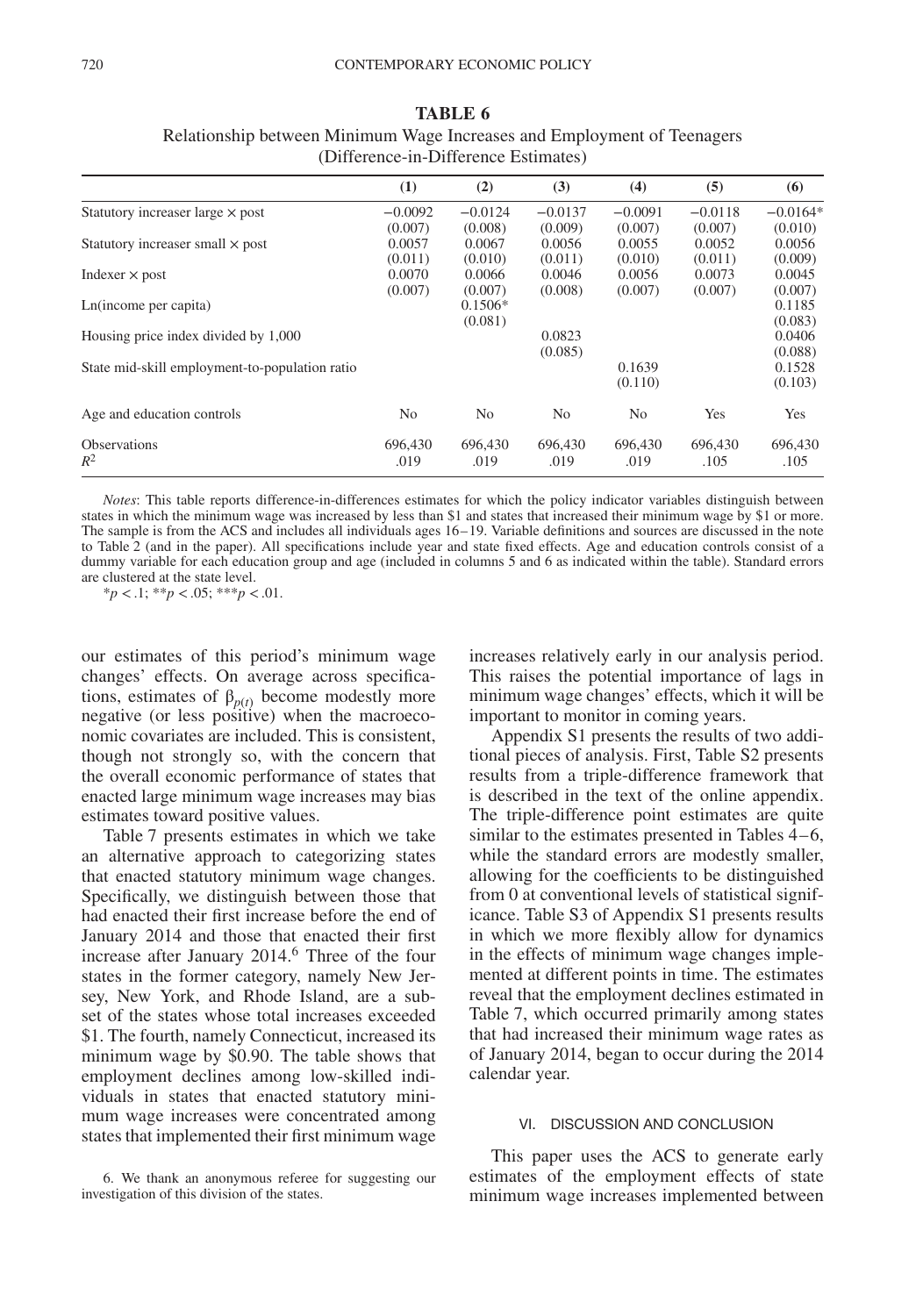|  |  | $\overline{I}$ |  |
|--|--|----------------|--|
|  |  |                |  |

|                                                  | (1)                   | (2)<br>Ages $16-25$ w/Less        | (3)                     | (4)                     | (5)                     | (6)                     |  |  |  |  |
|--------------------------------------------------|-----------------------|-----------------------------------|-------------------------|-------------------------|-------------------------|-------------------------|--|--|--|--|
|                                                  | than High School      |                                   |                         | Ages $16-21$            |                         | <b>Teenagers</b>        |  |  |  |  |
| First increase before January $2014 \times$ post | (0.006)               | $-0.0242***-0.0238***$<br>(0.006) | $-0.0262***$<br>(0.007) | $-0.0300***$<br>(0.007) | $-0.0263***$<br>(0.008) | $-0.0297***$<br>(0.009) |  |  |  |  |
| First increase after January 2014 $\times$ post  | 0.0044<br>(0.010)     | 0.0116<br>(0.008)                 | 0.0023<br>(0.006)       | 0.0056<br>(0.008)       | 0.0043<br>(0.007)       | 0.0092<br>(0.007)       |  |  |  |  |
| Indexer $\times$ post                            | $0.0203**$<br>(0.008) | $0.0187***$<br>(0.006)            | 0.0048<br>(0.005)       | $0.0083*$<br>(0.005)    | 0.0070<br>(0.007)       | 0.0101<br>(0.006)       |  |  |  |  |
| Ln(income per capita)                            |                       | 0.1184<br>(0.101)                 |                         | 0.0654<br>(0.069)       |                         | 0.1160<br>(0.082)       |  |  |  |  |
| Housing price index divided by 1,000             |                       | $-0.1814**$<br>(0.079)            |                         | $-0.0949$<br>(0.069)    |                         | $-0.1550*$<br>(0.079)   |  |  |  |  |
| State mid-skill employment-to-population ratio   |                       | $0.2481**$<br>(0.113)             |                         | 0.0727<br>(0.076)       |                         | 0.1520<br>(0.097)       |  |  |  |  |
| Age and education controls                       | N <sub>0</sub>        | Yes                               | No.                     | Yes                     | N <sub>0</sub>          | Yes                     |  |  |  |  |
| <b>Observations</b><br>$R^2$                     | 453,956<br>.015       | 453,956<br>.102                   | 1,023,400<br>.014       | 1,023,400<br>.146       | 696,430<br>.019         | 696,430<br>.105         |  |  |  |  |

## **TABLE 7** Relationship between Minimum Wage Increases and Employment among Low-Skilled Groups (Difference-in-Difference Estimates)

*Notes*: This table reports difference-in-differences estimates for which the policy indicator variables distinguish between states who enacted their first statutory minimum wage increase before January 2014 and those who enacted their first increase after January 2014. Data come from the ACS. The sample in columns 1 and 2 consist of individuals ages 25 and younger with less than a completed high school education. The sample in columns 3 and 4 consist of all individuals ages 16–21. Variable definitions and sources are discussed in the note to Table 2 (and in the paper). All specifications include year and state fixed effects. Age and education controls consist of a dummy variable for each education group and age (included in columns 2 and 4 as indicated within the table). Standard errors are clustered at the state level.

 $**p* < .1; ***p* < .05; ****p* < .01.$ 

January 2013 and January 2015. Through 2015, our best estimate is that minimum wage increases exceeding \$1 resulted, on average, in an employment decline just over 1 percentage point among teenagers, among individuals ages 16–21, and among individuals ages 16–25 with less than a completed high school education. Smaller minimum wage increases and inflation indexed minimum wage increases had much smaller (and possibly positive) effects on these groups' employment. We find similar results in a companion working paper (Clemens and Strain 2017) that analyzes data from the CPS.

Due to the short time horizons we analyze, our estimates provide short-run evidence on the effects of the minimum wage increases enacted after the Great Recession. Data on the longer-run effects of this period's minimum wage changes will be essential for arriving at strong conclusions regarding their effects. Our companion working paper (Clemens and Strain 2017) lays out an analysis plan for a medium- to long-run analysis of precisely this sort. Complementary analyses of recent city-wide minimum wage changes (e.g., Jardim et al. 2017) will provide additional valuable information regarding recent minimum wage changes' effects.

#### **REFERENCES**

- Aaronson, D., E. French, I. Sorkin, and T. Ted. "Industry Dynamics and the Minimum Wage: A Putty-Clay Approach." *International Economic Review*, 2017.
- Allegretto, S., A. Dube, M. Reich, and B. Zipperer. "Credible Research Designs for Minimum Wage Studies: A Response to Neumark, Salas, and Wascher." *Industrial & Labor Relations Review*, 70(3), 2017, 559–92.
- Black, S., J. Furman, L. Giuliano, and W. Powell. "Minimum Wage Increases by US States Fueled Earnings Growth in Low-Wage Jobs." VoxEU, December 2, 2016.
- Clemens, J., and M. R. Strain. "Estimating the Employment Effects of Recent Minimum Wage Changes: Early Evidence, an Interpretative Framework, and a Pre-Commitment to Future Analysis." Report No. w23084, National Bureau of Economic Research, 2017.
- Clemens, J., and M. Wither. "The Minimum Wage and the Great Recession: Evidence of Effects on the Employment and Income Trajectories of Low-Skilled Workers." Report No. w20724, National Bureau of Economic Research, 2014.
- Hoffman, S. D. "Employment Effects of the 2009 Minimum Wage Increase: New Evidence from State-Based Comparisons of Workers by Skill Level." *The BE Journal of Economic Analysis & Policy*, 14(3), 2014, 695–721.
- Jardim, E., M. C. Long, R. Plotnick, E. van Inwegen, J. Vigdor, and H. Wething. "Minimum Wage Increases,